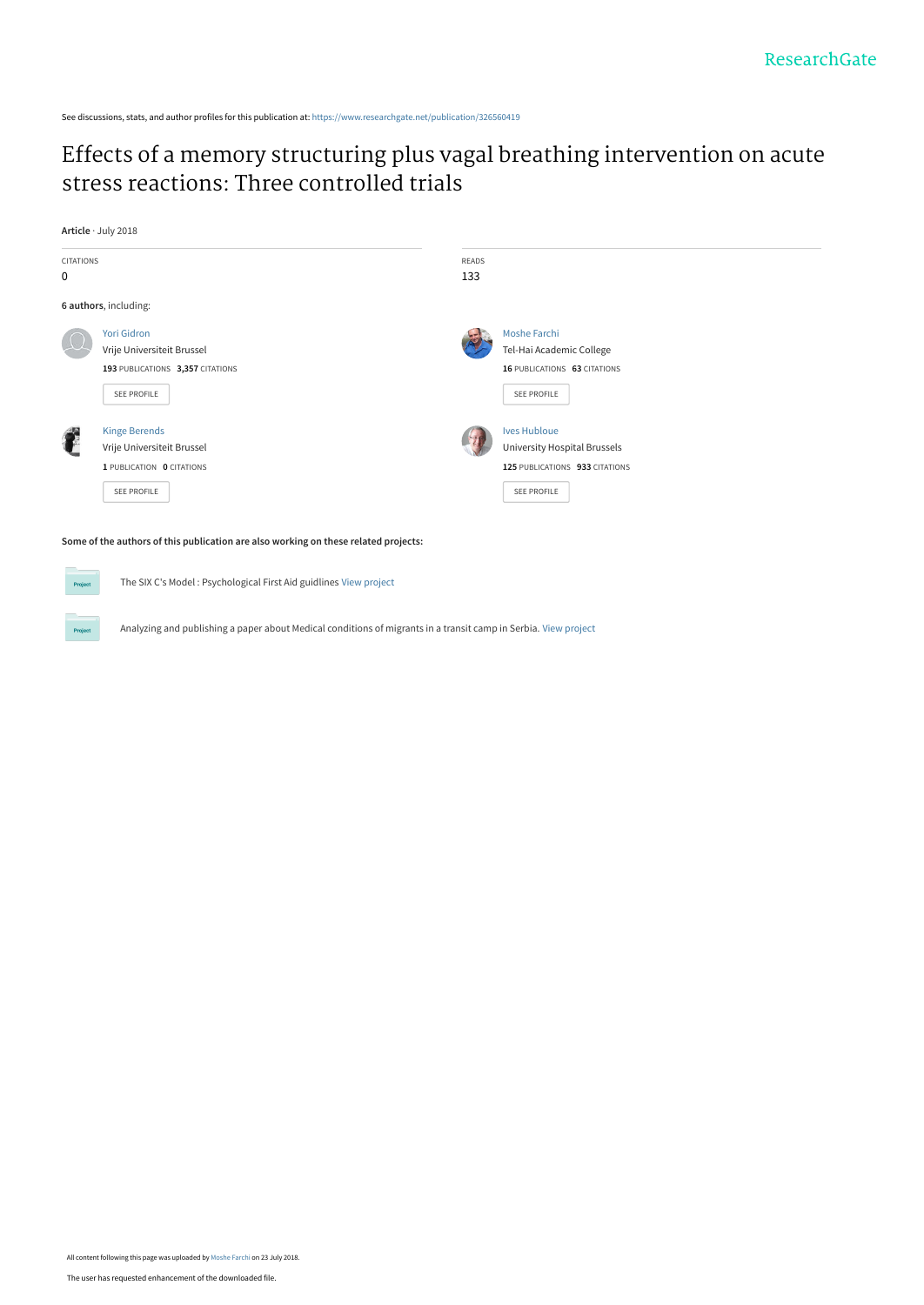# Research Article

# Effects of a memory structuring plus vagal breathing intervention on acute stress reactions: Three controlled trials

Yori Gidron\*

Chair of psychooncology, Scalab, Lille 3 univ, and Siric Oncolille, Lille, France

Moshe Farchi Head of Stress, Trauma & Resilience studies, Tel-Hai College, Israel

Eisenman Arie Head Medical Emergency Department, Western Galilee Hospital Nahariya, Israel

Amar Husien Rivka Ziv medical Center, Tfad, Israel

Kinge Berends Dept of Psychiatry, UZ Brussels, Belgium

Ives Hubloue Dept of Psychiatry, UZ Brussels, Belgium

# **ABSTRACT**

**Background:** Perceived traumatic events occur often, and if initial responses are untreated, they may develop into posttraumatic stress disorder (PTSD), often seen in primary care. Past studies showed that early psychological interventions such as debriefing are not effective in preventing PTSD. This research tested effects of a memory structuring intervention + vagal breathing (MSI + VB) on perceived traumatic experience (PTE) and acute stress responses (ASR) and preliminarily investigated its mechanisms.

**Methods:** In Study 1 ( $N = 77$ ), Study 2 ( $N = 38$ ) and Study 3 ( $N = 25$ ), patients attending emergency departments were randomized to the MSI + VB or supportive control. The  $MSI + VB$  trains people to perform deep breathing to activate their vagal nerve, and to restructure their trauma memory.

# **Introduction**

Potentially life-threatening events (e.g., traffic accident, injury, natural disaster) may be perceived as traumatic, and this depends on the cognitive appraisal and fear responses people experience during or soon after exposure to such events. The pioneering study of Speisman et al. [1] already demonstrated the Anxiety (studies 1-3), pain (studies 1-2), heart rate (HR; Studies 1-3), PTE (Studies 2-3) and verbal fluency (reflecting frontal activation; Study 3) were obtained before and 1-2 hours after interventions. In Study 3, PTSD was assessed a month later.

**Results:** The MSI + VB reduced anxiety, pain and HR (Study 1), reduced PTE levels (Study 2), reduced anxiety, PTE and HR, and tended to lead to lower PTSD intrusive symptoms (Study 3). Controls evidenced reductions in anxiety and pain (Study 2) yet increased HR (Study 3). Finally, increased verbal fluency correlated positively with reduced PTE, across groups (Study 3).

**Conclusions:** The MSI + VB reduces PTE perceptions and ASR symptoms, and this may be partly explained by increases in verbal fluency, an index of frontal activity.

causal role cognitive appraisals have in determining the stress response. More recent studies showed the role of appraisal with other methods and participants including affecting distress and emotion-modulating brain regions [2-5]. What causes an event to be perceived as traumatic is whether the person experiences feelings of fear and perceives threat and helplessness during or immediately following it (DSM-IV; APA, 1994). We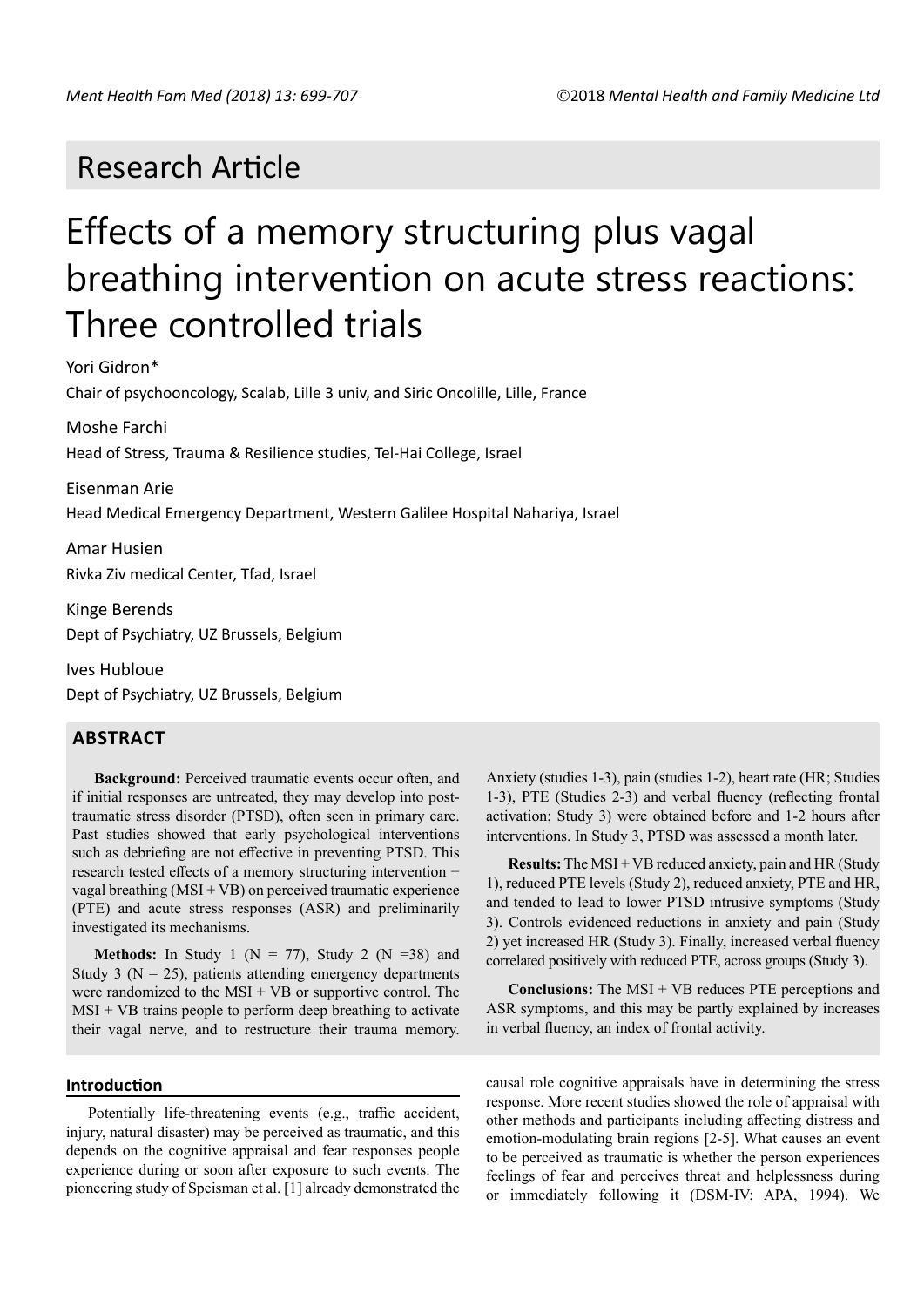conceptualize perceived threat, helplessness and subsequent fear collectively as the perceived traumatic experience (PTE). The PTE may lead to psychophysiological reactions collectively termed the acute stress reaction (ASR). ASRs reflect a spectrum of responses including excessive sympathetic responses such as rapid heart rate (HR), emotional responses such as anxiety, cognitive responses such as confusion, and behavioral responses such as regressive behaviors (ICD-10). The natural course of post-traumatic responses following the ASR could include spontaneous remission, development of the acute stress disorder (ASD) up to one month later, and the subsequent development of post-traumatic stress disorder (PTSD) more than a month after the event. Both ASD and PTSD include the symptom cluster of intrusions, avoidance and arousal (DSM-IV, APA, 1994). Importantly, ASR symptoms were found to predict development of PTSD later [6,7]. One study on survivors of an earthquake found a very high incidence of ASR (85.3%), whereas 43% later developed PTSD [8]. Validating the ICD criteria, an incidence rate of 70% for ASR symptoms was found in the first 48 hours after an earthquake [9]. Other investigators propose lower incidence rates of psychological consequences of trauma. For example, the incidence of ASD was found to be between 5 and 20%, depending on the type of event and instruments used [10]. Differences in conceptualizing these entities, their measures and type and time since the event can explain the different prevalence rates. Regardless of the precise prevalence of ASR, these high figures call for developing brief interventions for psychological first aid. However, few interventions have been developed which are based on the neurobiology of trauma. The aim of the present research was to fill this gap.

In primary care, physicians often meet people after potentially traumatic events and also detect PTSD. A review of 27 studies on PTSD in primary care found a range of 2-39% of patients having PTSD. More worrying is that between 0-52% of these cases were ever detected by primary care physicians. These results call for better doctor education in detecting PTSD and in its early prevention [11].

Another potentially perceived stressful context is arrival at the emergency department (ED) for various reasons. A study done on Iranian patients found that 24.6% had severe levels of anxiety while 41.3% had severe stress levels [12]. While not all reasons for arriving at the ED are life threatening, the triggering medical condition, together with the great uncertainty about one's diagnosis, impending procedures and lack of information, could indeed induce various levels of perceived threat and helplessness or the PTE, which can then trigger the ASR [13].

Previous attempts at treating the ASR and in prevention of PTSD have often included various types of debriefing, which mostly have failed to prevent the ASD and PTSD [14-16]. Furthermore, reviews of the effectiveness of early interventions in preventing PTSD have concluded either that there is no evidence for their effectivenessor that only cognitive-behavioral therapy may prevent PTSD [17]. Similarly, a recent review of 19 intervention trials found no evidence for debriefing and some evidence for the effectiveness of early trauma-focused cognitive behavioral treatment [18]. Finally, a recent meta-analysis of seven trials in women following childbirth found no evidence supporting the effectiveness of debriefing in preventing adverse psychological trauma responses [19]. The conflicting and mainly negative results of these studies may reflect three important issues in this field. First, many of the intervention trials were conducted days, weeks or even months after the first 6 hours following the perceived traumatic event, possibly a crucial "window of opportunity" for intervening [20]. Second, new types of interventions based on the neuroscience of trauma processing as explained below, have not been sufficiently evaluated and contrasted in large samples. Third, many of the studies reviewed above, did not include only those with ASR signs or people at risk for PTSD, which may have led to floor effects.

Taking a more neuro-scientific approach, studies have revealed that events perceived as traumatic are recalled in relatively more fragmented and somatic manners and are processed in a more automatic memory with reduced inhibitory control [21,22]. Furthermore, post-traumatic pathological conditions like PTSD are associated with trauma processing in brain regions reflecting little prefrontal activity and enhanced limbic (amygdala) activation [23]. Finally, symptom reduction in PTSD, following trauma-focused cognitive behavioral therapy, correlated with reduced connectivity between the amygdala and the insular cortex, while performing re-appraisal [24]. This possibly reflected less affective-somatic processing which was coupled with symptom reduction. Such findings call for an attempt to shift the processing of traumatic memories from fragmented and limbic-somatic dominance to more organized, cognitive and prefrontal processing. It is thus possible that interventions need to change from narrative-based and emotionfocused treatments to those that aim to shift the event processing to frontal and self-regulation dominance. This may then provide individuals greater control over their memories and thus reduce the ASR and ultimately, prevent PTSD and enhance recovery.

# **Rationale and evolution of the memory structuring intervention (MSI)**

Following the above, a neuroscience-based intervention, the memory structuring intervention MSI, was developed to try and achieve the processing shift from an implicit, limbic, somatic/ emotional and disorganized trauma processing manner to a more explicit/controlled, frontal, verbal and organized processing manner [24]. In the MSI, patients describe their event, with each reported emotion or sensory term (e.g., fear, pain) eliciting the counselor to ask the patient to *verbally elaborate* (labeling) and give a *reason* for that sentiment (causality). Verbally labeling negative emotions (matching faces to words), rather than processing them in a sensory manner only (matching faces to faces), was found to activate the prefrontal cortex [25]. In addition, use of causality predicts symptom improvement in written trauma disclosure studies [26]. Another element of the MSI is restructuring the order of the event because chronological organization was found to be related to symptom reduction as well, which is an antidote to cognitive confusion often seen during the ASR [27]. After the patient completes telling the story once, the counselor reconstructs the story *chronologically*,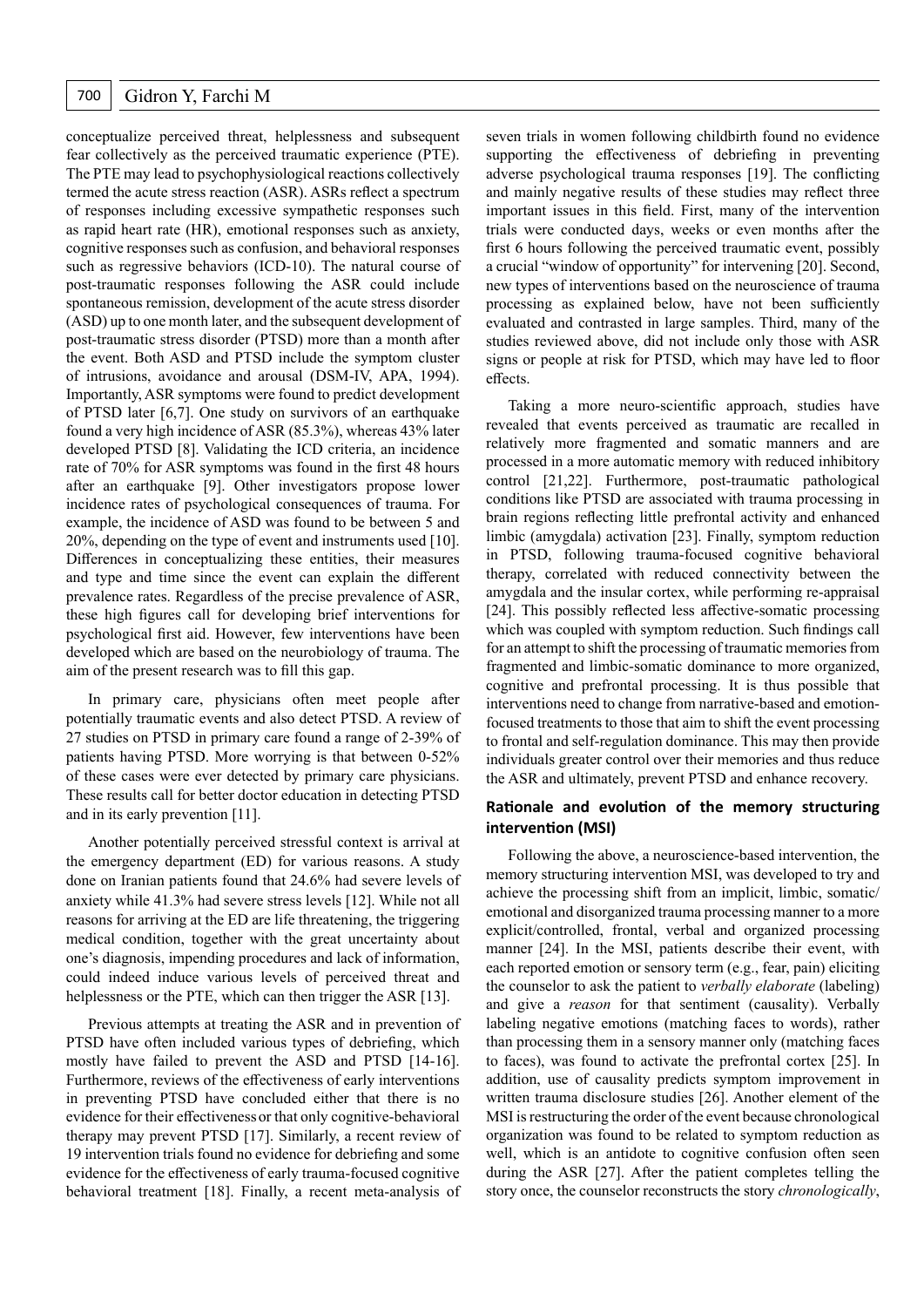verbally *labeling* emotions and sensations, and provides their *causal reasons*. The patient is finally asked to repeat the story in its new structured manner - Chronologically organized, causally linked and with labeled emotions. Initially, in a smallscale study, the MSI prevented PTSD symptoms better than a supportive listening control [28]. However, in a subsequent and larger study, the MSI was found to be non-beneficial for men and effective for women [29]. It is possible that the MSI did not treat an important part of the ASR, namely sympathetic hyper-arousal. Indeed, a meta-analysis of 122 studies suggests that PTSD is associated with elevated psychophysiological responses, particularly heart-rate (HR) and skin conductance, both manifestations of the sympathetic nervous system (SNS) [30]. Furthermore, particularly in males, excessive sympathetic activity predicts negative mental sequela following trauma [31].

As mentioned above, the ASR includes excessive sympathetic activity. In contrast, one can activate the vagus nerve, a major branch of the parasympathetic system, which normally inhibits sympathetic activity [32]. This can be achieved rapidly and simply by slow and paced vagal breathing [33]. Several additional reasons exist for activating the vagus nerve after trauma, including reduction of inflammation and increasing frontal over limbic activity, to alter the reversed pattern seen in acute stress and later in PTSD [34-37]. Indeed, systematic vagal breathing alone was found to reduce PTSD symptoms [38]. For these reasons, vagal breathing (VB) was added to the MSI, to possibly help both men and women. However, the effects of combining the MSI with VB, on ASR and sympathetic symptoms, have not been tested yet.

#### **Purpose of studies & hypothesis**

This line of research included three studies which aimed to test the main hypothesis that the MSI with VB could reduce the PTE and ASR symptoms, better than a supportive-listening control intervention. This was part of a larger project examining various cognitive intervention methods in the ED. In all studies, we compared the MSI + VB to supportive listening (control). Study 1 examined these issues in relation to anxiety, heart-rate and pain, symptoms commonly seen in primary care as well. Study 2 additionally examined this in relation to the PTE, using a new measure, as described below. Finally, Study 3 additionally and preliminarily examined the hypothesized mechanism underlying the  $MSI + VB$ , namely frontal activation, using a brief neuro-psychological proxy measure, suitable for the ED context.

#### **Study 1**

# **Participants**

Four hundred and seventy five patients, who were admitted to the emergency department (ED) of a hospital in northern Israel, were assessed for eligibility. Of these, only 124 (26%) of patients participated in the larger study, of whom  $n = 38$ were randomized to the MSI + VB and  $n = 39$  to the control condition (the rest to another intervention we shall describe elsewhere). The trial was conducted during January-April, 2010. Patients, who had an acute physical trauma related to orthopedics or internal medicine, took part. Patients with the

following criteria were excluded: 1. Loss of consciousness or head injury; 2. Known pregnancy; 3. Past psychiatric history or present psychotic symptoms observed at the ED; 4. Below age 18 years. The study was approved by the Helsinki ethics committee of both the hospital and of the Tel-Hai College.

#### **Procedure and design**

After obtaining approval from the ED staff, patients were approached by 3rd year social work students trained in stress and trauma interventions [39]. Patients were asked to take part in a study on prevention of negative emotional responses for patients admitted to the ED. Patients then provided their written informed consent and were assessed for anxiety, pain and HR before and 1-2 hours after the interventions, to assess the ASR. The study employed a randomized-controlled design. Randomization to the  $MSI + VB$  or control conditions was done with a computer-generated list of numbers, allocated to consecutive patients.

#### **Measures**

**Background information:** It included patients' gender, age, ethnicity, primary reason for admission (orthopedic, internal medicine), and whether they had already been treated by a physician prior to seeing the intervening student. Being treated by a physician or not, before receiving the intervention, was thought to possibly affect patients' immediate reactions (state of calmness, pain level), which could influence the ASR as well.

**ASR measures:** ASR measures included anxiety, pain and heart-rate (HR). These three symptoms reflect part of the symptoms of the ASR (anxiety, excessive arousal and pain; ICD-10), and pain was also thought to be relevant to patients attending the ED for physical reasons, as in the present study. In addition, acute pain is an independent predictor of PTSD symptoms [40]. The anxiety scale represented the distress, perceived pain represented the possible injury or underlying morbidity and potential interference due to the health problem or event, while HR represented the sympathetic nervous system response. Anxiety was assessed with the six-item state-anxiety inventory [41]. In the present study, the internal reliability of the anxiety scale was adequate (Cronbach's Alpha = .73). In addition, pain was assessed using a single 100mm visual analogue scale (VAS) with the anchors  $1 =$  no pain, and  $10 =$ maximal level of pain. HR was measured by a blood-pressure monitor used by the ED staff.

# **Interventions**

Interventions were given by senior students of social work from the Stress and Trauma Studies program at the Tel-Hai College, Northern Israel. Students were trained and received clinical supervision, to ascertain uniformity and adherence to the intervention protocols and to solve unexpected problems. All interventions were provided individually, in the ED with closed curtains, to respect patients' privacy, as approved by the ethics committee.

**Memory structuring intervention + vagal breathing (MSI + VB):** This protocol included the following stages. 1. Vagal breathing (VB): Patients were guided in VB by doing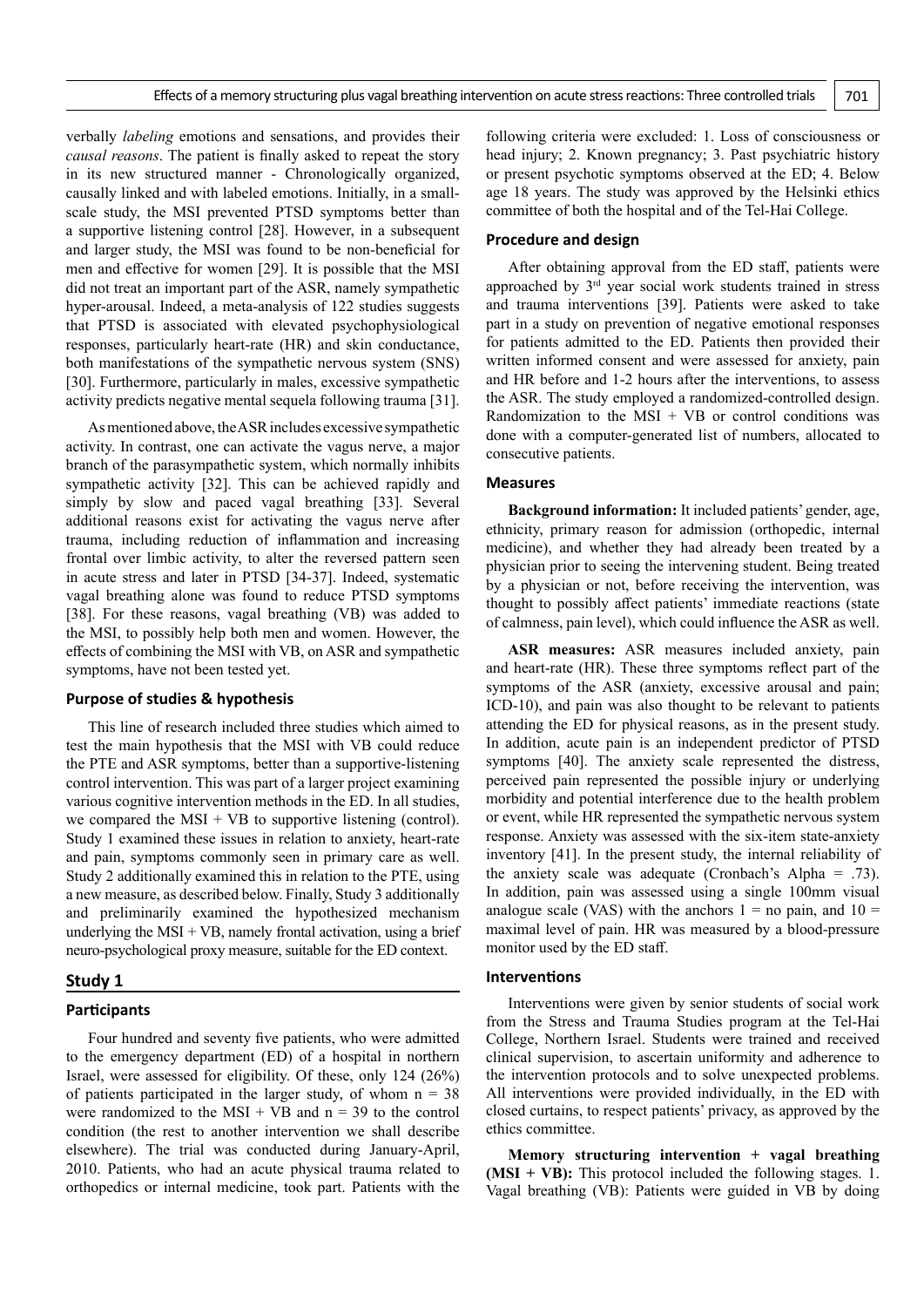approximately 6 breaths/min by inhaling (counting 1-4), holding (counting 1-2) and exhaling (counting 1-7), 6 times, via the nose; 2. The MSI was performed as described above, and included the counselor helping the patient to chronologically structure their memory, label their feelings and sensations and give *reasons* and rationale for such experiences. This lasted approximately 25-30 minutes. The protocol was in line with that of Gidron et al. [42].

To technically simplify the MSI part of the intervention for the counselors, patients first explained the triggering event which brought them to the ED. Counselors then asked them to repeat it chronologically, then to label their feelings and body sensations and then to provide causal links to the story's segments and to their feelings and sensations (e.g., I had pain because my leg broke). Finally, the patients repeated the entire story in chronological order, labeling sensations and feelings and providing causal links, in an integrative manner.

**Supportive listening and emotional ventilation (control):**  Here, patients were encouraged to talk about the triggering medical condition, their thoughts and feelings concerning this condition, and the counselor provided support and empathy, in an unstructured manner. This controlled for attention, empathy and contact with the counselor, thought to be non-specific aspects of any clinical intervention.

#### **Statistical analysis**

First, group equality at baseline was tested, using t-tests for continuous data and chi-square tests for categorical data. Subsequently, paired t-tests on the three outcome measures (anxiety, pain, HR) were conducted within each condition separately (i.e.,  $MSI + VB$ , control), since we only focused here on two measurement points: Pre-treatment and 1-2 hours later.

# **Results**

Patients' scores on all baseline variables were not statistically significantly different between both groups on all continuous and categorical variables, including baseline levels of outcome variables (all  $ps > .05$ ). These findings support the group equality at baseline and the success of the randomization procedure. Table 1 depicts the basic characteristics of the study sample and Table 2 depicts the scores on the outcome measures, for each intervention group separately.

In patients assigned to the control condition, no significant reductions were found in pain (t(27) = .65, p > .05), HR (t(23)  $= 1.53$ ,  $p = .14$ ), or in anxiety levels (t(28) = 1.61, p >.05), compared to baseline levels. In contrast, for patients receiving the MSI + VB, significant reductions were seen in pain  $(t(26))$  $= 2.38, p < .05$ ), HR (t(23) = 4.05, p < .001), and anxiety levels  $(t(26) = 2.19, p < .05)$ , compared to baseline levels.

The sample sizes were too small to conduct meaningful analyses by gender as well. However, a similar pattern was found in each gender (data not shown), with no significant changes seen on any outcome in men or women in the control group (all  $ps > 0.05$ ). In contrast, in the MSI + VB group, men evidenced significant reductions in HR and anxiety ( $p < .05$ ) and showed a trend with pain as well, while women only had significantly lower HR levels after treatment ( $p < 0.05$ ).

# **Discussion**

Results of Study 1 revealed that patients assigned to the experimental  $MSI + VB$  condition showed significant reductions on anxiety, pain and HR, while controls did not evidence such changes. A similar pattern was seen when splitting by gender, with an even better response in men, but due to small sample sizes in each sample, we view these sub-group analyses by gender as exploratory. These results support our hypothesis of the relative greater benefit from undergoing the  $MSI + VB$ compared to receiving support and empathy alone. Furthermore, these results support those of Gidron et al. [43] and Gidron et al. [44] in relation to PTSD, but extend them to the early, ASR phase, and to an objective outcome, namely HR. In addition, this study added to the MSI the VB, to possibly overcome gender differences found by Gidron et al. [44]. Our preliminary and exploratory analyses by gender propose that a similar response was seen in both genders, and possibly a more favorable response in men than in women. These results are important due to the crucial need to target the ASR in a short time window of opportunity [45]. In order to replicate and extend the results of Study 1, Study 2 was conducted. It additionally included as an outcome a newly developed direct measure of the perceived traumatic experience, the triggering event, in addition to the symptoms assessed in Study 1.

# **Study 2**

**Introduction:** Study one found that the MSI + VB reduced levels of pain, HR and anxiety in patients arriving to the ED for acute physical health problems. In contrast, the emotional ventilation and support listening control condition did not yield such an effect. In Study 2, we added a new measure of perceived traumatic experience (PTE) to specifically examine the effects of the  $MSI + VB$  on this perception of the triggering event, given the crucial role that appraisal of the event has on stress responses [45-48].

# **Method**

# **Participants**

Forty-one patients arriving at another hospital in North of Israel, took part in this study. The inclusion and exclusion criteria in Study 2 matched those of Study 1. This study was also approved by the second hospital's ethics committee.

#### **Measures**

**Background information:** This included patients' age, gender, and main reason for arriving to the ED (internal medicine or orthopedic).

**Acute stress symptoms:** Three types of measures were included. First, to assess directly the perception of trauma severity, a newly developed scale whose validation will be reported elsewhere (Farchi & Gidron, manuscript in preparation) was used. This scale, the perceived traumatic experience (PTE) scale, refers to the initial appraisal and response concerning the triggering event and includes fear, perceived threat and helplessness. These symptoms and signs were thought to lead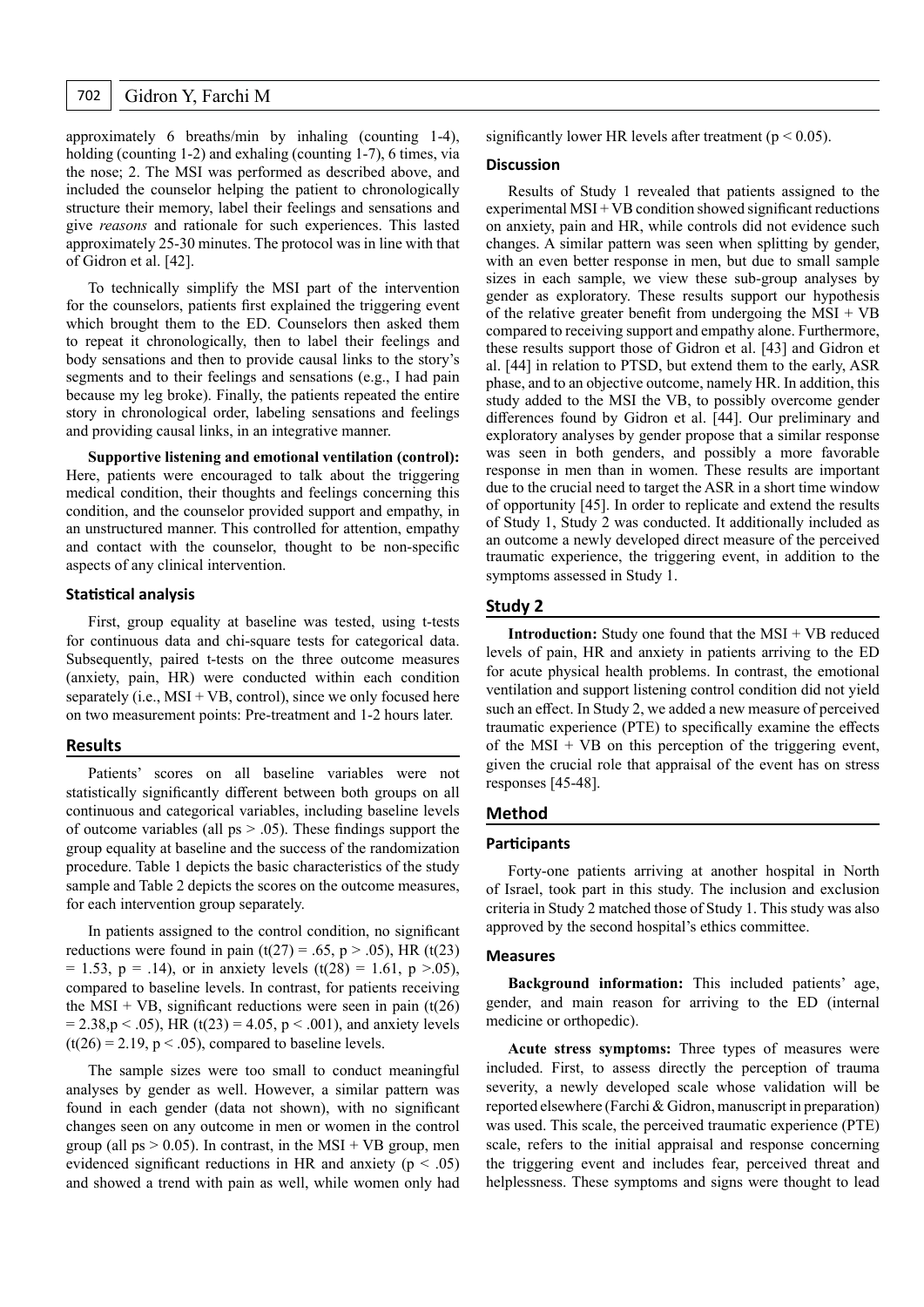to other symptoms within 48 hours from the triggering event. Patients were asked to rate each of these three perceptions on a 1-5 scale of intensity (1 = Very little,  $5$  = Very Much). In its validation, scores of this scale were positively correlated with levels of heart rate and state anxiety, and predicted PTSD symptoms assessed a month later (Farchi & Gidron, manuscript in preparation). Second, we used the same 6-item state anxiety scale for assessing anxiety, as in Study 1 (Marteau et al., [49]) and also asked patients to rate their pain levels, as in Study 1. Finally, a measure of HR was also included in Study 2, however, because of missing data for large segments of the sample, this outcome will not be reported.

#### **Interventions**

Study 2 included the  $MSI + VB$  and the control intervention conditions. In order to facilitate the counselors' performance of the MSI and to better complete missing aspects of the memory of the triggering event, patients were asked to repeat the story several times and to fill in gaps where missing information was present. Regardless, the principles of chronological organization, causality between the event segments and emotional/sensory labeling were maintained. As in Study 1, controls described their triggering event and received empathy and supportive listening only.

#### **Design and procedure**

As in Study 1, this trial was a randomized controlled trial. Participants arriving at the ED were invited by the medical staff to take part in this study. Upon providing their informed consent, they were randomized to the MSI + VB or to the control condition. Their PTE, anxiety and pain levels were assessed before and approximately one hour after their respective interventions.

#### **Statistical analysis**

Tests for equality of groups at baseline and changes in the three outcomes (PTE, anxiety and pain) followed those of Study 1.

# **Results**

Table 2 shows the results of Study 2. As can be seen, in the MSI + VB group, only PTE scores significantly decreased over time (t(16) = 2.22,  $p < 0.05$ ). In contrast, in the control condition, pain levels (t(20) = 3.32,  $p < 0.005$ ) and anxiety levels (t(20) = 1.78,  $p < 0.05$ ) significantly decreased over time. We did not perform sub-group analyses by gender due to the small sample sizes.

#### **Discussion**

In Study 2, the experimental condition  $(MSI + VB)$  had a beneficial effect on the main and new study outcome, PTE symptoms, while the control condition did not affect this outcome. In contrast, controls evidenced significant reductions in pain and anxiety, while the  $MSI + VB$  group did not. These results do not fully replicate those of Study 1. Upon inspecting the baseline levels of anxiety in Studies 1 and 2, we could see that patients in Study 1 (in which the  $MSI + VB$  alone reduced all outcomes) had considerably higher levels of baseline anxiety

than those in Study 2, across groups. This could have partly explained the inconsistent results between both studies. When running further analyses in Study 2 by splitting the sample into patients with low and high baseline anxiety (data not shown), the MSI + VB was beneficial in reducing PTE levels only for patients with high baseline anxiety. In contrast, the control condition reduced only anxiety levels in those with initially high anxiety levels. To overcome these issues and to prevent any possible "floor effect", which may have occurred in Study 2, Study 3 deliberately included patients with high stress levels upon admission to the ED, as described below.

#### **Study 3**

Study 1 found that the  $MSI + VB$  was effective in reducing ASR symptoms and Study 2 found it to reduce the PTE scores alone, in people arriving at the ED. Study 3 aimed to extend these findings by preliminarily examining the underlying mechanisms thought to account for the above effects. For the MSI, its major hypothesized mechanism is the shift in processing from a limbic (amygdala), somatic, and emotional processing manner, to a frontal, cognitive and verbal manner of processing the triggering event [50]. The addition of vagal breathing also serves to increase frontal over limbic activity (Dietrich et al., [51]) and to possibly increase connectivity between the amygdala and the frontal cortex (Sakaki et al., [50]). But in both Studies 1 and 2, such processing shift was not measured, nor was its relationship to clinical improvement examined. Furthermore, in studies 1 and 2, patients were not screened before the intervention, to include only those with initially high levels of distress, and this could have potentially resulted in "floor effects". Indeed, high levels of initial ASR is a risk factor for developing PTSD later. Finally, studies 1 and 2 did not present any longer term effects of the interventions on PTSD symptoms. The purpose of Study 3 was to fill in these gaps. We included a brief measure of frontal activity indexed by verbal fluency to begin to examine the underlying mechanism of the combined  $MSI + VB$  intervention. Second, we only included patients who showed a certain elevated level of stress upon hospital admission. This was done in order to prevent a "floor effect". Third, we used a standard measure of PTSD administered a month after the interventions.

#### **Method**

### **Participants**

In this preliminary study, 25 patients arriving at a main ED hospital in Brussels, Belgium, voluntarily took part in the study. One patient's HR scores were excluded because of baseline and especially post-treatment HR levels which were excessively higher than the tachicardic cut-off of 100bpm (HR = 150bpm), in the experimental group. Patients' age ranged from 18-68 (mean  $(SD) = 38.9$  (14.3) years), 62.5% were women and 37.5% were men. The inclusion criteria included: 1. Experiencing a traffic accident, or physical assault, or being exposed to a threatening event that happened to a significant other; 2. Aged 18-70 years, 3. No loss of consciousness, 4. Scoring high (>5) on a visual analogue scale (VAS) of current stress, during two consecutive time periods 30-60min apart, or, reporting an increase on this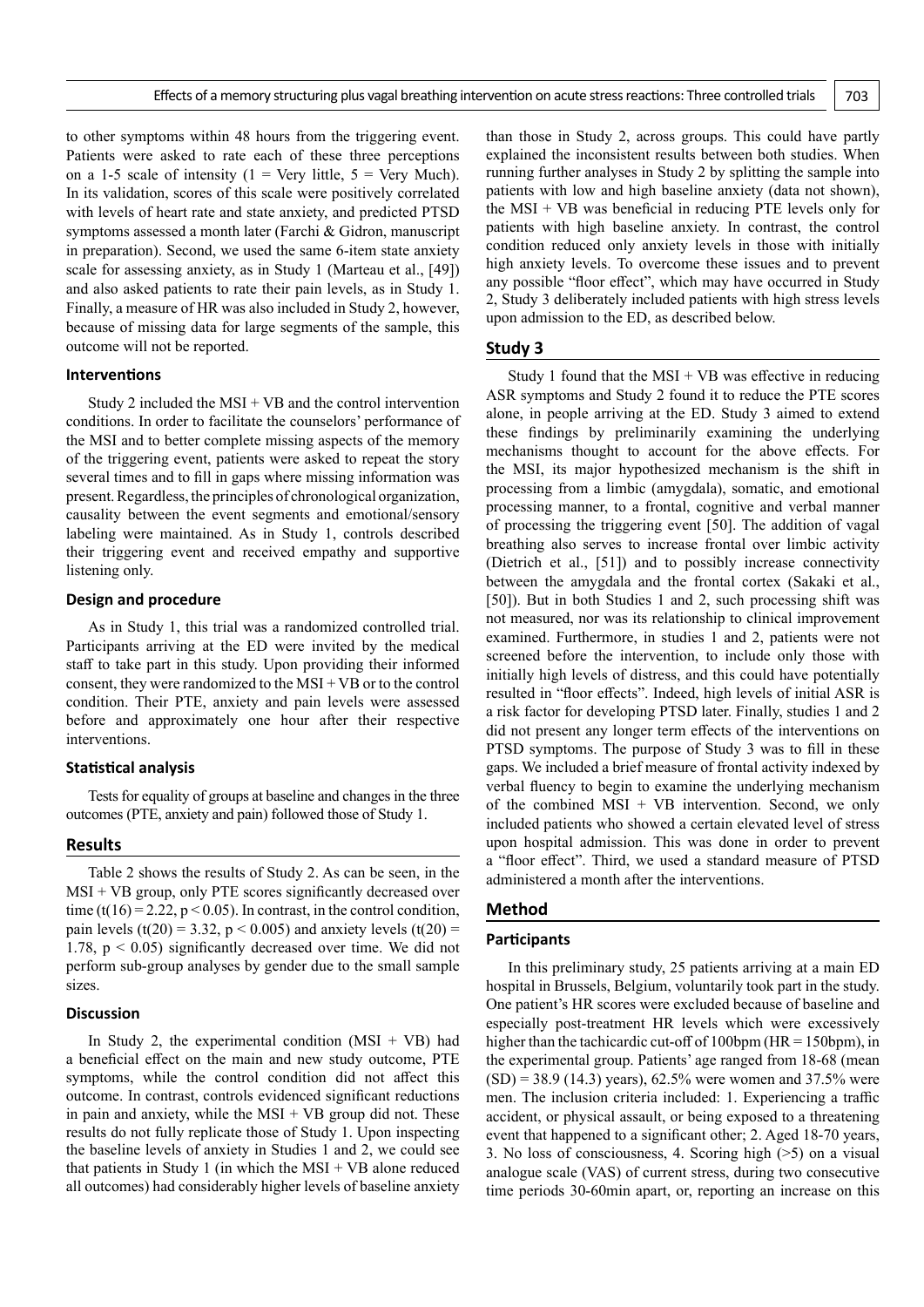scale between the two measurements. Consistent elevations on such a scale were found in a past study to predict PTSD.

#### **Instruments**

As in Studies 1 and 2, background data included patients' age, gender, reason for arriving at the ED, and past psychiatric history (yes/no). The study included four outcome measures. First, to assess PTE symptoms, the 3-item PTE scale (Farchi & Gidron, manuscript in preparation) was used, as described above. It asks about levels of perceived threat, fear and helplessness. Second, to assess state anxiety, the 6-item state anxiety scale was used. Third, to objectively measure the stress responses, we measured patients' HR. To briefly (and indirectly) measure patients' frontal activity in a simple and rapid manner, suitable for the ED context, we used a 1-minute verbal fluency test. In this test, patients had to provide as many words as possible beginning with a certain letter. To prevent a learning effect, different letters were used pre and post-intervention, counterbalanced in order. Such tests were found in past studies to reflect prefrontal cortical activity. Finally, we used the civilian checklist version of the PTSD scale (&&&). This scale includes 17 items reflecting the clusters of intrusions, avoidance and arousal. Each item is ranked on a 0 (never) to  $3 = (always)$ frequency response scale. The PTSD scale was administered approximately a month after the patient was in hospital, by a researcher who was blind to patients' group status.

#### **Interventions**

As detailed in Study 1, the intervention here combined both the MSI and VB. Controls only described their event and received support and empathy, as described above. Both interventions were administered by a trained senior medical student.

#### **Procedure**

After arriving at the ED, candidate patients were identified by the medical staff. Patients meeting the above inclusion criteria and scoring > 5 on the VAS stress measure over two consecutive measures (or showing an increase over time) were asked to take part in the study, and provided written informed consent. The study was approved by the ethics committee of the university hospital, Brussels. Thereafter, patients were randomized to the combined  $MSI + VB$  or supportive listening control conditions, using computer-generated random numbers. All four measures were administered before and approximately 60 min after their allocated intervention. The PTSD scale was administered by phone approximately a month after the interventions, by a researcher who was blind to patients' group status.

### **Statistical analysis**

Equality of groups at baseline after randomization, was examined by t-tests for continuous data and chi-squares tests for categorical data. Paired t-tests were then performed within each group separately, on all study outcomes, as done in Studies 1 and 2. Finally, to gauge at the hypothesized frontal activation mechanism, we examined the correlations between change in verbal fluency (post-treatment – pre-treatment) with changes

in the PTE, anxiety and HR (pre-treatment – post-treatment), using partial correlations, statistically controlling for condition  $(MSI + VB$  versus control). These partial correlations examined the associations between improvement in "frontal" activity with improvement in clinical outcomes, beyond patient group. Single-tailed statistical analyses were used because our hypotheses were single tailed.

### **Results**

Concerning group equality at baseline, no significant differences were found between groups all study measures. Thus, the randomization procedure was successful.

Table 1 shows results of all 4 study outcomes measured at baseline and post-treatment for both groups separately. Within the  $MSI + VB$  group, patients reported significantly lower levels of PTE scores (t(12) = 3.5, p = 0.005), anxiety (t(12) = 2.2, p  $= 0.05$ ) and HR (t(12) = 2.4, p < 0.05) at post-treatment than at pre-treatment. However, no significant changes were seen on verbal fluency ( $p > 0.05$ ). In contrast, controls evidenced a significant worsening of HR from pre- to post-treatment  $(t(8))$  $= 3.2$ , p  $\lt$  .05). No other significant changes were observed in controls (all  $ps > 0.05$ ). We observed one additional finding: At post-treatment, the experimental group scored significantly higher on verbal fluency than controls  $(t(20) = 2.3, p < 0.05)$ .

Finally, patients in the MSI  $+VB$  group tended to have significantly lower PTSD intrusion scores (t(4.8) = 1.65, p < 0.09) than controls. However, no group differences were found for the subscales of avoidance and arousal or for the full PTSD scale (see Table 1). It is important to note however that only  $n =$ 13 patients took part at the 1-month follow-up.

To obtain preliminary insight into the mechanisms of these observed effects, correlations between improvements in verbal fluency and improvements in the other outcomes were examined. Because the sample of each group was small, these correlations were performed in the full  $(N = 24)$  sample, controlling statistically for condition  $(MSI + VB$  vs. control). Importantly, improvements in verbal fluency significantly and positively correlated with improvement in PTE scores  $(r = 0.56,$  $p = 0.008$ ; see Figure 3). However, changes in verbal fluency were unrelated to improvements in HR ( $r = 0.13$ ,  $p > 0.05$ ) or to improvements in anxiety ( $r = 0.10$ ,  $p > 0.05$ ), controlling statistically for condition.

# **Discussion**

Results of Study 3 show that more improvements were seen in the combined  $MSI + VB$  group than in controls. Specifically, only in the  $MSI + VB$  condition, were there significant improvements on PTE, HR and anxiety, while in controls there was only worsening in HR levels. Furthermore, trends were seen for lower levels of the PTSD subscale of intrusions in the  $MSI + VB$  group than in controls. Together, these results support those of Studies 1 and 2, and extend them to a group with initially high acute stress, in another country. Furthermore, while no changes were seen on verbal fluency over time within each group, at post-treatment, the MSI + VB condition scored significantly higher on verbal fluency than controls. Of greatest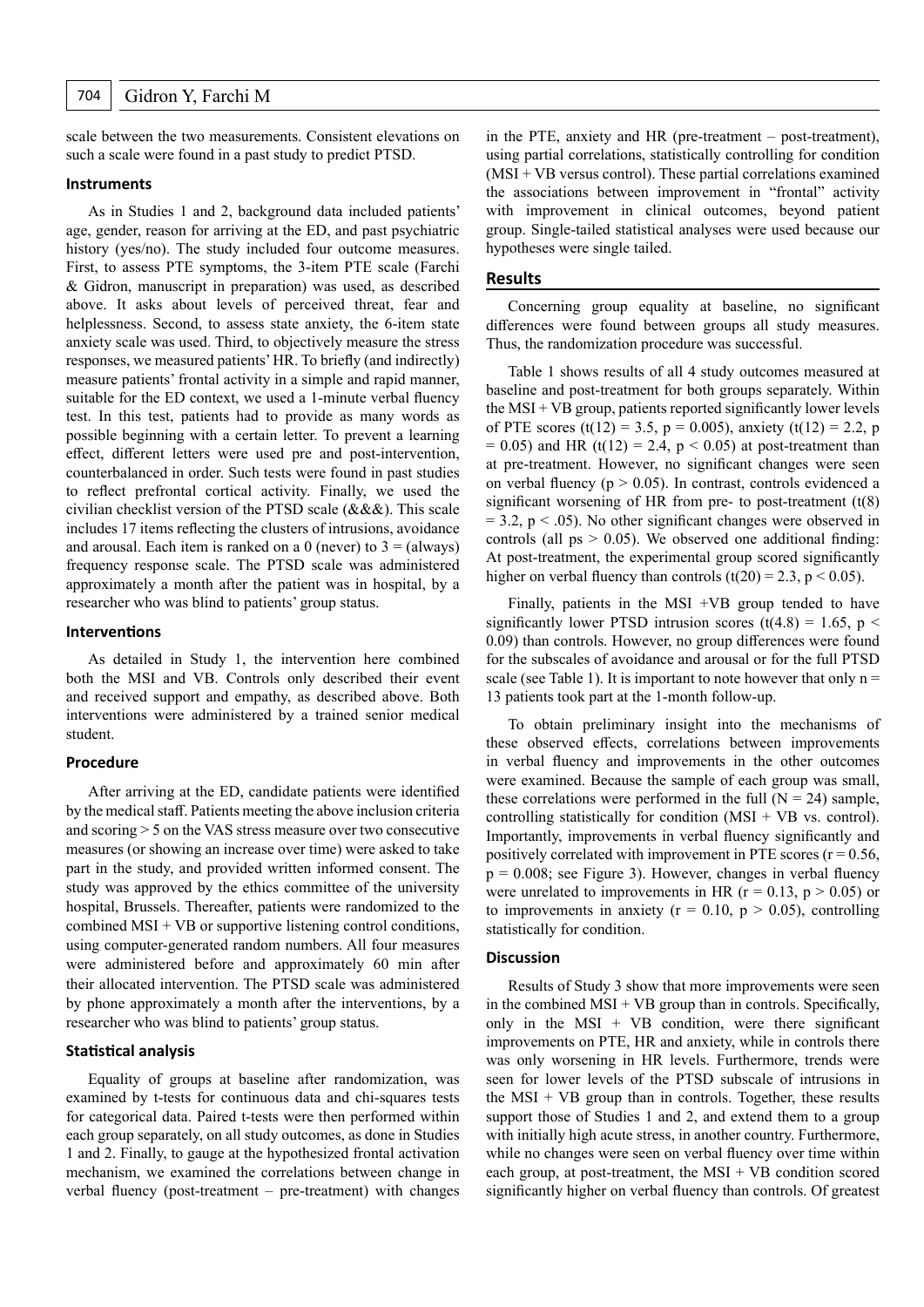importance, improvement in verbal fluency significantly and positively correlated with improvements in PTE, independent of effects of condition. This result provides for the first time, to the best of our knowledge, preliminary evidence for the importance of frontal activation (as indexed here by verbal fluency) in observing short-term clinical changes in outcomes of relevance to the ASR. These results and those of Studies 1 and 2 will now be elaborated upon in the General Discussion.

# **General Discussion**

This series of three studies tested the effects of an extended memory structuring intervention (MSI) by adding vagal activating breathing (VB), and compared it to supportive listening (control). These were all done in people arriving at the ED in three hospital settings, in two different countries (Israel and Belgium). The results of these three studies showed a relatively consistent benefit for the extended MSI + VB intervention. Specifically, Studies 1 and 3 show significant reductions in anxiety and HR over time in the  $MSI + VB$  group, but not in controls. Studies 2 and 3 show significant reductions in PTE over time in the  $MSI + VB$  condition, but not in controls. In contrast to our hypotheses, Study 2 showed significant reductions in anxiety and pain in controls, but not in the  $MSI + VB$  group. Study 3 also showed that increases in verbal fluency significantly and positively correlated with reductions in PTE, statistically controlling for intervention condition. Finally, Study 3 revealed tendencies for lower PTSD intrusion scores in the  $MSI + VB$  group than in controls. Together, these studies point at a general positive effect of the MSI + VB compared to the supportive listening control condition, though not on all outcomes.

These results support those of Gidron et al. [43] and Gidron et al. [44] in relation to the effects of the MSI alone on prevention of PTSD symptoms, especially in women. However, in the present studies, VB was added to the MSI to reduce the excessive sympathetic activity often seen in traumatized patients. Indeed, in a preliminary analysis that was performed in Study 1 in each gender separately, similar benefits from the MSI + VB were observed in men and women. The results of the three studies presented here extend those past ones to the PTE and

the ASR. These outcomes, unlike PTSD, reflect the immediate symptoms after a potentially traumatic event. We thus were able to alter the appraisal of the traumatic event (PTE), which could hae tremendous impact on multiple outcomes such as distress and brain activity in regions important for developing PTSD such as modulating the amygdala. The results of Study 3 also show trends for reducing PTSD intrusion symptoms, in line with Gidron et al. [43], however failed to reach statistical significance due to the small sample size at follow-up.

Importantly, the results of Study 3 provide preliminary evidence for the mechanism of the MSI. The extended MSI (MSI + VB) resulted in higher verbal fluency compared to controls, at post-treatment, an outcome which indexed frontal activity. Furthermore, improvements in verbal fluency significantly and positively correlated with reductions in PTE scores, statistically controlling for group status. These results support the hypothesized mechanism of the  $MSI + VB$ , where in order to reduce the ASR and to possibly prevent PTSD, a processing shift may need to occur, from a limbic, emotional and somatic processing, to a frontal, verbal and cognitive processing manner (Gidron et al. [43]). However, these results need to be taken with caution since our index of frontal activity was a simple neuropsychological test only, and since these correlations were seen in both groups together, not only in the MSI +VB group.

The improvements in pain and anxiety seen in controls in Study 2 but not in the  $MSI + VB$  group were unexpected and do not support the findings of Study 1 and Study 3 showing a benefit for the  $MSI + VB$  on such outcomes. These results could partly reflect the fact that the patients in Studies 1 and 3 had relatively higher levels of baseline distress than in Study 2. It is possible that when levels of initial distress are low (as in Study 2), there is less need for a cognitive-physiological type of emotional regulation provided by the  $MSI + VB$ , and thus, support, empathy and attention may be sufficient (see Figures 1-3).

The results of Study 3 are unique also because reductions in PTE were observed in patients with initially high stress levels. This is important because such high baseline stress was found to predict PTSD. Furthermore, though not significant, the MSI +



Figure 1. Effects of the MSI + VB versus control on acute stress responses in Studies 2 and 3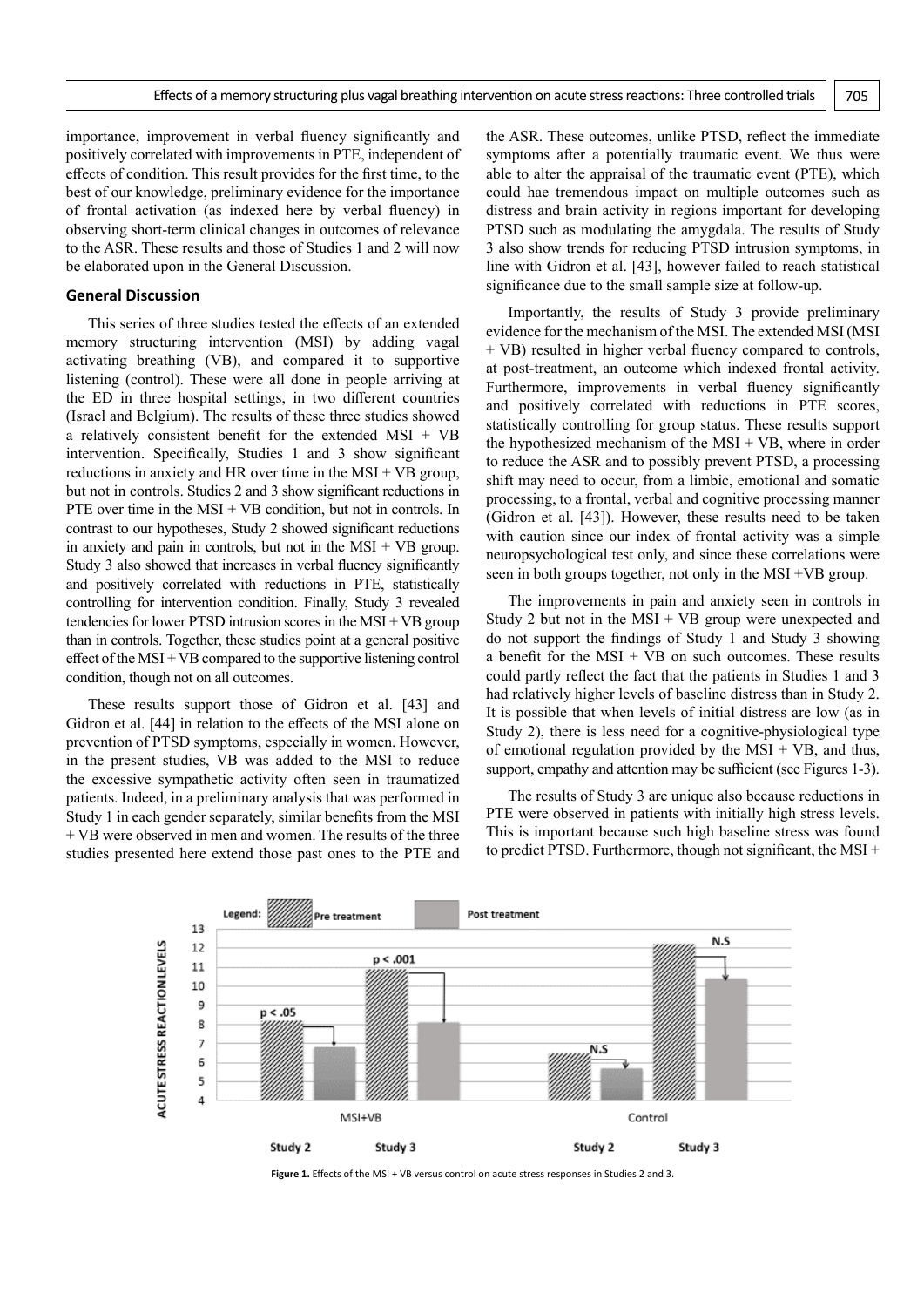

**Figure 2.** Scatterplot and correlation between increases in verbal fluency and reductions in acute stress reactions in Study 3.

VB group tended to have lower PTSD intrusion symptoms than controls after 1 month. These results can be beneficial for people providing psychological first aid because medical personnel including family physicians can provide the  $MSI + VB$  as one possible evidence-based treatment. These could be given to ED patients or to patients attending primary care in the 48 hours post a traumatic event, who show consistently high stress levels. This intervention can be easily learned and implemented in clinics as well as be given over the phone, making it feasible for provision to larger segments of the population in case of a mass disaster such as natural disasters or terrorist attacks.

To summarize each study's major contribution, Study 1 showed a consistent benefit of the  $MSI + VB$  for all studied outcomes (pain, anxiety and HR), while Study 2 showed that the MSI + VB clearly reduced PTE levels. Finally, Study 3 showed that the  $MSI + VB$  reduced both PTE and HR levels, it may have prevented some aspects of PTSD in the longer term, and it preliminarily revealed new and significant associations between improvements in verbal fluency (proxy measure of frontal activity) and reductions in the ASR.

However, this series of studies had a few limitations. First, the sample sizes were relatively small, though Studies 1 and 2 did exceed those of Gidron et al. [43,44]. Second, no objective neuroimaging measures were included to actually measure brain activity, to directly test the mechanism hypothesized to underlie the effects of the  $MSI + VB$ . However, use of a simple neuropsychological measure (verbal fluency) which reflects frontal activity, was seemed as a valid compromise suitable for the ED context. Third, we did not have a control group which included VB alone, not enabling us to determine the effects of VB only on the outcomes. However, we conceived the combination of MSI + VB as an important therapeutic entity, which complement and add to each other. In this combination, the MSI is expected to restructure the traumatic memory and possibly shift brain dominance from limbic to frontal processing, while the VB is expected to induce neurophysiological modulation of the sympathetic response and to possibly help increase connectivity between the amygdala and the frontal cortex.

Fourth, with future larger samples, one should reexamine the therapeutic effects with more rigorous statistical analyses using analysis of variance, statistically controlling for baseline values of each outcome. Finally, no measure of vagal activity (heartrate variability) was used to ascertain increases in this nerve's activity by VB. However, we did observe reductions in HR (sympathetic activity) in Study 1 and in Study 3, both which are in line with (parasympathetic) vagal nerve activation.

Future studies need to address these limitations, by increasing the sample sizes and including neuroimaging tests, a VB condition only, and measures of vagal nerve activity. Furthermore, future longer follow-ups are needed which will also include measures of PTSD and resilience, to examine the long-term effects of the  $MSI + VB$  intervention. These would substantiate the results observed in the present studies. Nevertheless, the relative consistency of results, across hospital settings and two countries, together with future additional confirmatory evidence, proposes that the MSI + VB may eventually constitute a new neuro scientificallybased and evidence-based intervention which can be used as a psychological first aid intervention in the immediate aftermath of potentially traumatic events.

# **References**

- 1. Koren D, Arnon I, Klein E. Acute stress response and posttraumatic stress disorder in traffic accident victims: a one-year prospective, follow-up study. Am J Psychiatry. 1999, 156: 367-373.
- 2. Soldatos CR, Paparrigopoulos TJ, Pappa DA, Christodoulou GN. Early post-traumatic stress disorder in relation to acute stress reaction: an ICD-10 study among help seekers following an earthquake. Psychiatry Res. 2006, 143: 245-253.
- 3. Bergiannaki JD, Psarros C, Varsou E, Paparrigopoulos T, Soldatos CR. Protracted acute stress reaction following an earthquake. Acta Psychiatr Scand. 2003, 107: 18-24.
- 4. Bryant RA, Moulds ML, Guthrie RM, Dang ST, Nixon RDV. Imaginal exposure alone and imaginal exposure with cognitive restructuring in treatment of posttraumatic stress disorder. Journal of Consulting and Clinical Psychology. 2003, 71: 706-712.
- 5. Mahmoudi H, Ebadi A, Salimi SH, Najafi MS, Mokhtari NJ, Shokr EF. Effect of nurse communication with patients on anxiety, depression and stress level of emergency ward patients. Iranian Journal of Critical Care Nursing. 2010, 3: 7-12.
- 6. Arendt M, Elklit A. Effectiveness of psychological debriefing. Acta Psychiatr Scand. 2001, 104: 423-437.
- 7. Mansdorf IJ. Psychological interventions following terrorist attacks. Br Med Bull. 2008, 88: 7-22.
- 8. Rose S, Bisson J, Churchill R, Wessely S. Psychological debriefing for preventing post-traumatic stress disorder (PTSD). Cochrane Database Syst Rev. 2002, 2: CD000560.
- 9. Roberts NP, Kitchiner NJ, Kenardy J, Bisson J. Multiple session early psychological interventions for the prevention of posttraumatic stress disorder. Cochrane Database Syst Rev. 2009, 3: CD006869.
- 10. Roberts NP, Kitchiner NJ, Kenardy J, Bisson JI. Early psychological interventions to treat acute traumatic stress symptoms. Cochrane Database Syst Rev. 2010, 3: CD007944.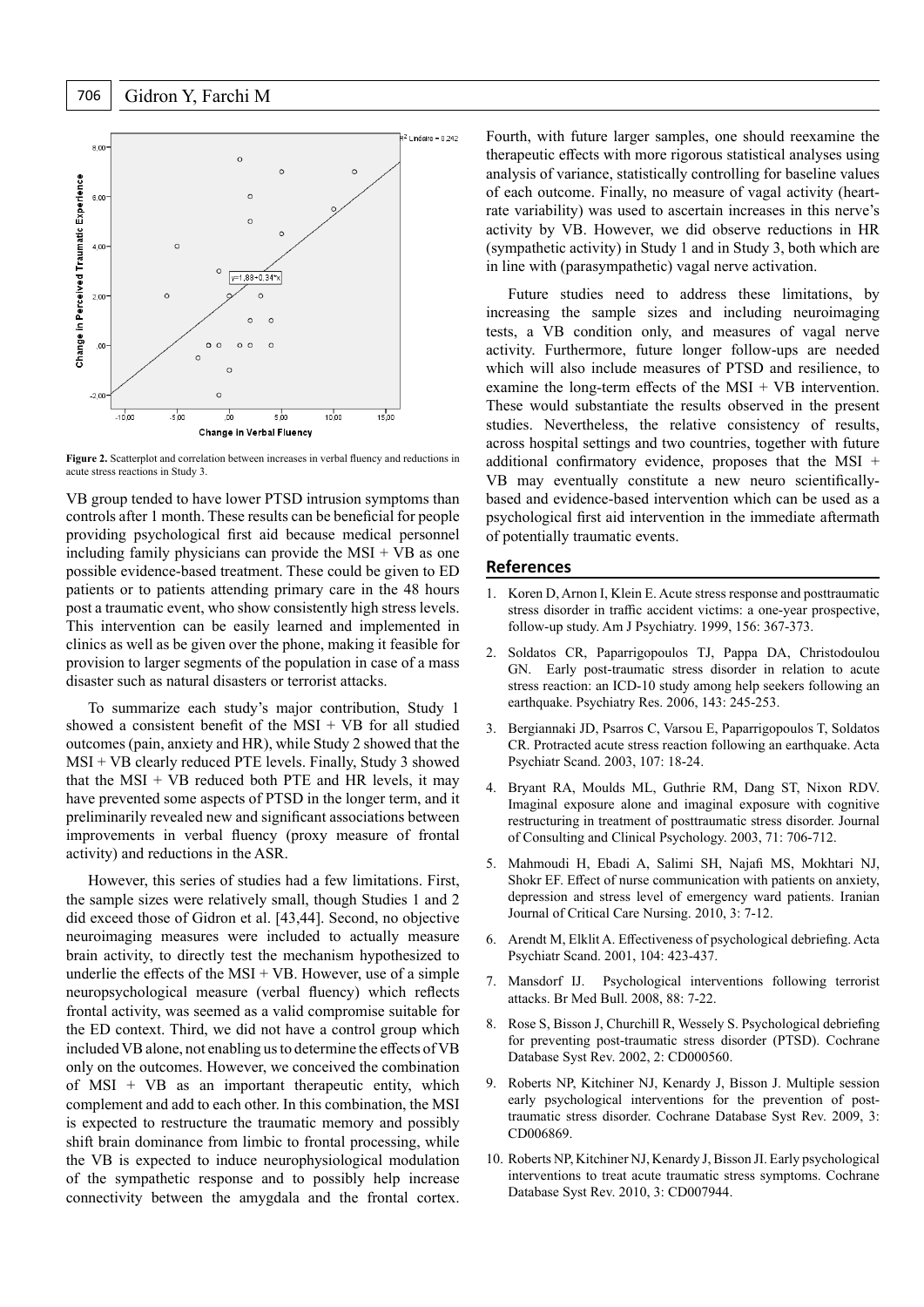- 11. Forneris CA, Gartlehner G, Brownley KA, Gaynes BN, Sonis J, Coker-Schwimmer E, et al. Interventions to prevent post-traumatic stress disorder: a systematic review. Am J Prev Med. 2013, 44: 635-650.
- 12. Zohar J, Yahalom H, Kozlovsky N, Cwikel-Hamzany S, Matar MA, et al. High dose hydrocortisone immediately after trauma may alter the trajectory of PTSD: interplay between clinical and animal studies. Eur Neuropsychopharmacol. 2011, 21: 796-809.
- 13. Van der Kolk BA, Fisler R. Dissociation and the fragmentary nature of traumatic memories: Overview and exploratory study. J Trauma Stress.1995, 8: 505-525.
- 14. Foa EB, Feske U, Mardoc TB, Kozak MJ, McCarthy PR. Processing of threat-related information in rape victims. J Abnorm Psychol. 1991, 100: 156-162.
- 15. Hendler T, Rotshtein P, Yeshurun Y, Weizmann T, Kahn I, et al. Sensing the invisible: differential sensitivity of visual cortex and amygdala to traumatic context. NeuroImage. 2003, 19: 587-600.
- 16. Liberzon I, Taylor SF, Amdur R, Jung TD, Chamberlain KR, et al. Brain activation in PTSD in response to trauma-related stimuli. Biol Psychiatry. 1999, 45: 817-826.
- 17. Shin LM, Shin PS, Heckers S, Krangel TS, Macklin ML, et al. Regional cerebral blood flow in the amygdala and medial prefrontal cortex during traumatic imagery in male and female Vietnam veterans with PTSD. Arch Gen Psychiatry. 2004, 61: 168-176.
- 18. Benight CC, Cieslak R, Molton IR, Johnson LE. Self-evaluative appraisals of coping capability and posttraumatic distress following motor vehicle accidents. J Consult Clin Psychol. 2008, 76: 677- 685.
- 19. Cohen S, Doyle WJ, Skoner DP. Psychological stress, cytokine production, and severity of upper respiratory illness. Psychosom Med. 1999, 61: 175-180.
- 20. Pole N. The psychophysiology of posttraumatic stress disorder: a meta-analysis. Psychol Bull. 2007, 133: 725-746.
- 21. Pitman RK, Sanders KM, Zusman RM, Healy AR, Cheema F, et al. Pilot study of secondary prevention for posttraumatic stress disorder with propranolol. Biol Psychiatry. 2002, 51: 189-192.
- 22. Vaiva G, Ducrocq F, Jezequel K, Averland B, Lestavel P, et al. Immediate treatment with propranolol decreases posttraumatic stress disorder two months after trauma. Biol Psychiatry. 2003; 54: 947-949.
- 23. Cohen H, Matar M, Buskila D, Kaplan Z, Zohar J. Early poststressor intervention with high-dose corticosterone attenuates posttraumatic stress response in an animal model of PTSD. Biol Psychiatry. 2008, 64: 708-717.
- 24. Brewin CR, Andrews B, Valentine JD. Meta-analysis of risk factors for posttraumatic stress disorder in trauma-exposed adults. J Consult Clin Psychol. 2003, 68: 748-766.
- 25. Gidron Y, Gal R, Twiser I, Freedman S, Lauden A, et al. Translating research findings to PTSD-prevention; Results of a randomizedcontrolled pilot study. J Trauma Stress. 2001, 14: 773-780.
- 26. Foa EB, Molnal C, Kashman L. Change in rape narratives during exposure-therapy for posttraumatic stress disorder. J Trauma Stress. 1995, 8: 675-690.
- 27. Gidron Y, Gal R, Givati G, Lauden A, Snir Y Binjamin J. Interactive effects of memory structuring and gender in preventing posttraumatic stress symptoms. J Nerv Ment Dis. 2007, 195: 179-182.
- 28. Kuo TB, Lai CJ, Huang YT, Yang CC. Regression analysis between heart rate variability and baroreflex-related vagus nerve activity in rats. J Cardiovasc Electrophysiol. 2005, 16: 864-869.
- 29. Malik MJ, Bigger TA, Camm AJ, Kleiger RE, Malliani A, et al. Heart rate variability: standards of measurement, physiological interpretation and clinical use. Eur Heart J. 1996, 17: 354-381.
- 30. Dietrich S, Smith J, Scherzinger C, Hofmann-Preiss K, Freitag T, et al. Novel transcutaneous vagus nerve stimulation leads to brainstem and cerebral activations measured by functional MRI. Biomed Tech (Berl). 2008, 53: 104-111.
- 31. Lehrer P, Vaschillo E, Vaschillo B. Resonant frequency biofeedback training to increase cardiac variability: Rational and manual for training. Appl Psychophysiol Biofeedback. 2000, 25: 177-191.
- 32. Tracey KJ. Reflex control of immunity. Nat Rev Immunol. 2009, 9: 418-428.
- 33. Kimura K, Isowa T, Ohira H, Murashima S. Temporal variation of acute stress responses in sympathetic nervous and immune systems. Biol Psychol. 2005, 70: 131-139.
- 34. Tan G, Dao TK, Farmer L, Sutherland RJ, Gevirtz R. Heart rate variability (HRV) and posttraumatic stress disorder (PTSD): a pilot study. Appl Psychophysiol Biofeedback. 2001, 36: 27-35.
- 35. Delahanty DL, Nugent NR, Christopher NC, Walsh M. Initial urinary epinephrine and cortisol levels predict acute PTSD symptoms in child trauma victims. Psychoneuroendocrinology. 2005, 30: 121-128.
- 36. Matthews LR, Harris LM, Cumming S. Trauma-related appraisals and coping styles of injured adults with and without symptoms of PTSD and their relationship to work potential. Disabil Rehabil. 2009, 31: 1577-1583.
- 37. Resnick H, Acierrno R, Waldrop AE, King L, King D, et al. Randomized controlled evaluation of an early intervention to prevent post-rape psychopathology. Behav Res Ther. 2007, 45: 2432-2447.
- 38. Marteau TM, Bekker H. The development of a six-item short-form of the state scale of the Spielberger State-Trait Anxiety Inventory (STAI). Br J Clin Psychol. 1992, 31: 301-306.
- 39. Farchi M, Cohen A, Mosek A. Developing specific self-efficacy and resilience as first responders among students of social work and stress and trauma studies. J Teach Soc Work. 2014, 34: 129-146.
- 40. Goldsmith S. Strategic psychotherapy in psychiatric consultations. Am J Psychother. 1983, 37: 279-284.
- 41. Rubinstein Z, Polakevitz Y, Ben Gershon B, Lubin G, Bar-Dayan Y. The treatment of anxiety and acute stress reaction (ASR) in civilian casualties in community stress centers (CSC) in the 2nd Lebanon War. Harefuah. 2010, 149: 427-432.
- 42. Hariri AR, Bookheimer SY, Mazziotta JC. Modulating emotional responses: effects of a neocortical network on the limbic system. Neuroreport. 2000, 11: 43- 48.
- 43. Pennebaker JW, Francis ME. Cognitive, emotional, and language processes in disclosure. Cogn Emot. 1996, 10: 601‐626.